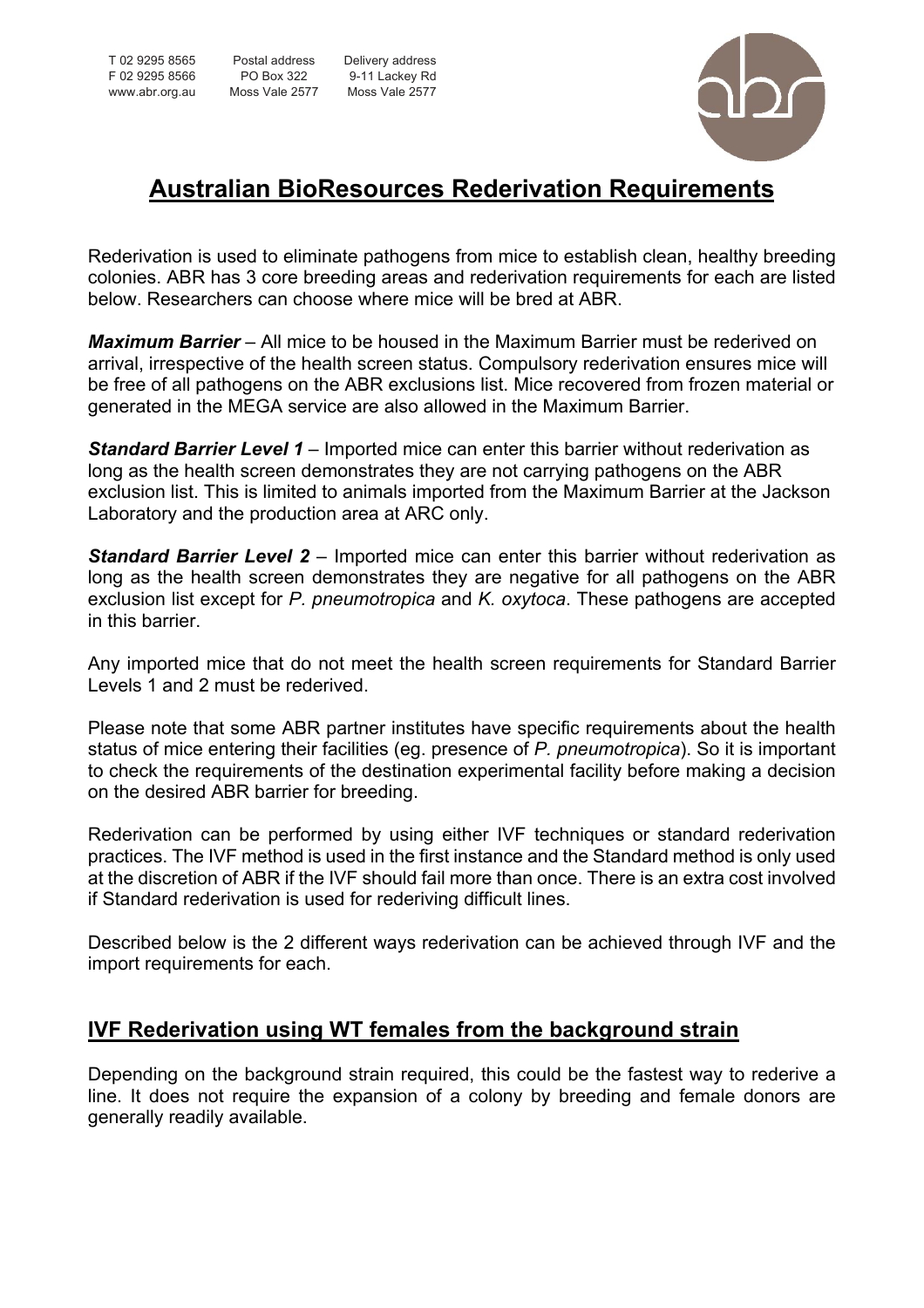T 02 9295 8565 Postal address Delivery address F 02 9295 8566 PO Box 322 9-11 Lackey Rd www.abr.org.au Moss Vale 2577 Moss Vale 2577



It requires the sacrifice of one sexually mature genetically modified (GM) male from which sperm is collected and frozen. The male needs to be at least 10 weeks old. ABR will supply the female donors if the strain is on the list below. Please note that if the imported GM male was homozygous, using WT females will result in all offspring being heterozygous.

#### **List of inbred mice available**:

B6.129S7-Rag1<tm1Mom>/JAusb B6.SJL-PtprcaPepcb/BoyJAusb BALB/cJAusb\* C57BL/6JAusb FVB/NJAusb \*Reduced pup numbers expected (~5) due to strain's low ovulation rates

**Import requirements**: 2-3 genetically modified males.

# **IVF Rederivation using GM females**

Using GM females as the oocyte donors can cause delays in the IVF however there are also advantages such as a line remaining homozygous.

It requires the sacrifice of one sexually mature genetically modified (GM) male from which sperm is collected and frozen. The male needs to be at least 10 weeks old. It will also require the sacrifice of 3-5 females for oocyte donors. ABR recommends another 2 females are imported for breeding to ensure the line is safe while the rederivation is in progress.

For the hormones used to induce ovulation to work, female donors need to be 4-5 or 9-15 weeks old. If the females imported are older than this, the colony will need to undergo breeding to produce younger females, this will delay the rederivation of the colony.

**Import requirements**: 2-3 genetically modified males. 5-7 genetically modified females.

## **Other procedures of note:**

A rederivation service request must be submitted through StuartWeb before any work will commence.

Imported mice should be genotyped before the rederivation is attempted to ensure the correct mice have been received. It is also recommended that a genotyping protocol is in place before the mice arrive to save time. If the genotyping is not performed and the pups produced from the rederivation are not as expected due to the incorrect mice being imported, the researcher is still required to pay for the service.